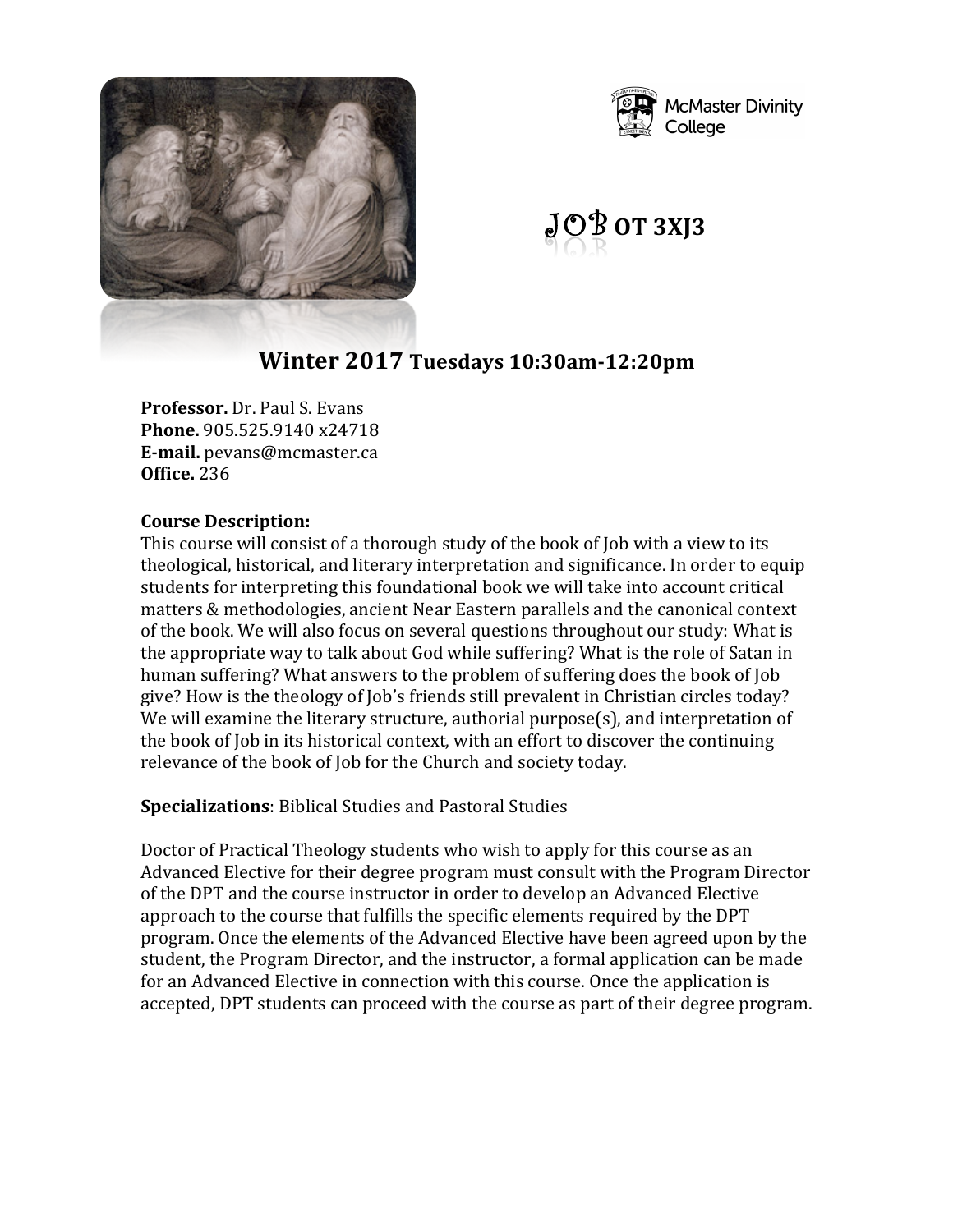# **Course Objectives:**

#### **Knowing**

- To have a thorough knowledge of the contents and message of the book of Job
- To gain familiarity with the assumptions, methods and conclusions of modern critical scholarship on the book of Job
- To gain an introductory knowledge of relevant Ancient Near Eastern Literature: One will read an English translation of the most important extra-biblical documents for a proper understanding of Job within its ancient Near Eastern context.

#### **Being**

- To embrace the contemporary relevance of the book of Job for the Church today
- To grow closer to God through study of the book of Job

## **Doing**

- To be able to discuss the relation of the book of Job to discussions of theodicy and modern liberation theologies
- To be able to interpret the book of Job in its original contexts
- To be able to apply the message of Job to contemporary audiences

# **Required Texts:**

- J. E. Hartley. *The Book of Job*, New International Commentary on the Old Testament; Grand Rapids: Eerdmans, 1988.
- G. Gutiérrez. *On Job -- God Talk and the Suffering of the Innocent*, trans. M.J. O'Connell, Maryknoll: Orbis Books, 1987.
- A Bible (in a modern critical translation). The *Tanakh: The New JPS Translation According to the Traditional Hebrew Text* (Philadelphia: Jewish Publication Society, 1985) is recommended if you already have a good Modern translation.

## **Recommended Texts:**

- Norman Habel, *The Book of Job: a Commentary*. Old Testament Library, Philadelphia: The Westminster Press, 1985.
- Janzen, *Job: Interpretation: A Bible Commentary for Teaching and Preaching.* Interpretation. Atlanta: John Knox, 1997.

## **Textbook Purchase:**

All required textbooks for this class are available from the College's book service, READ On Bookstore, Room 145, McMaster Divinity College. Texts may be purchased on the first day of class. For advance purchase, you may contact READ On Bookstore, 5 International Blvd, Etobicoke, Ontario M9W 6H3 : phone 416.620.2934; fax 416.622.2308; email **books@readon.ca.** Other book services may also carry the texts.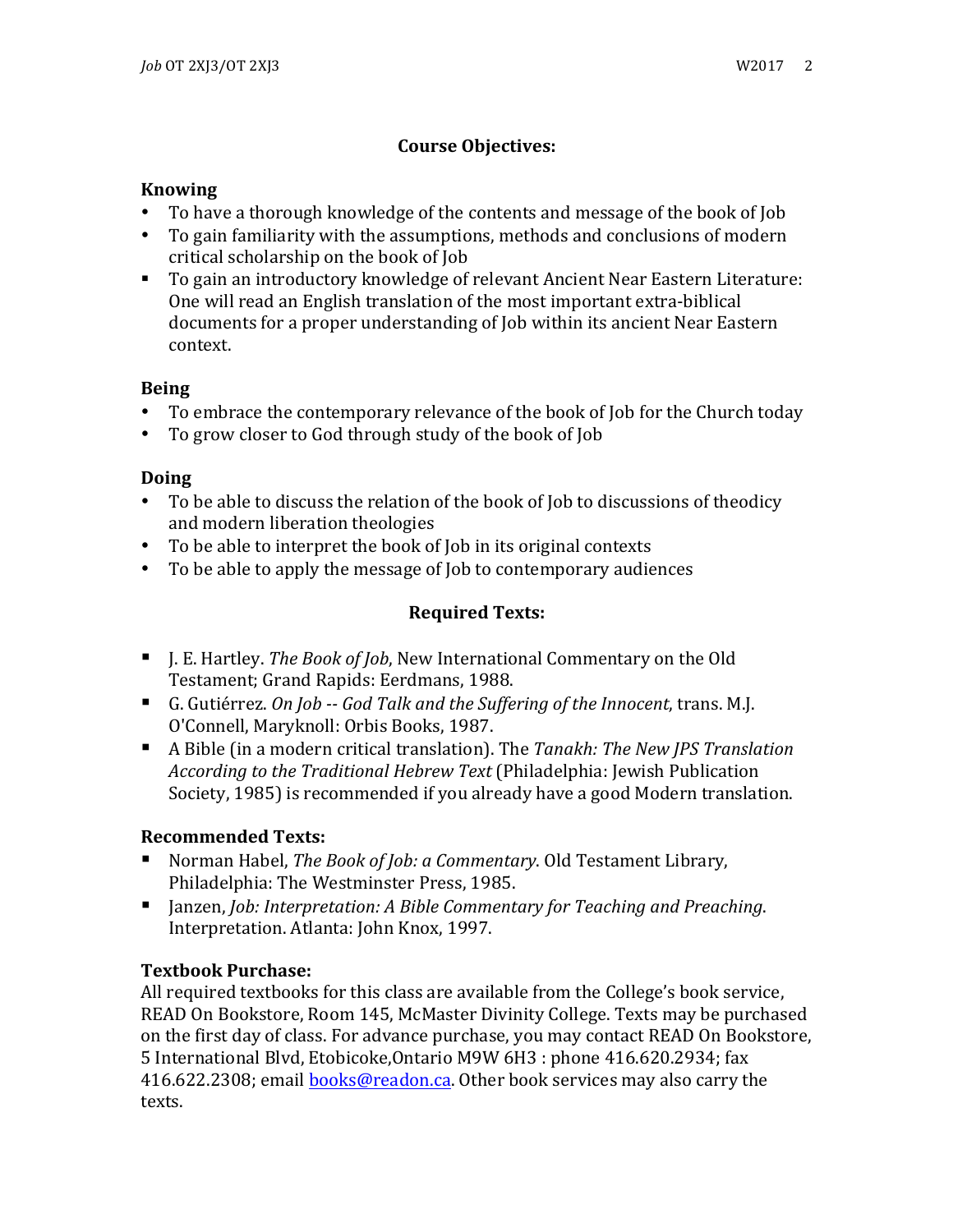## **Course Evaluation**

The assignments and their weights are as follows:

- **10% Readings:** Students are required to read the textbooks and other assigned readings in full and report on them via an email to the professor by April 5, 2017.
- **20% - Critical Book Review Assignment (6-8 pages).** Due Feb 14, 2017. No extensions will be given. After reading *On Job: God-Talk and the Suffering of the Innocent* by Gutiérrez, students will critically review the work in one paper. This review will present its content, provide a critique and finally give a response that outlines both theological and personal implications. No extensions will be given. See "Book Review Guidelines" below.

#### **40% - Major Assignment**

#### **A. Biblical Studies Specializations:**

*Research Paper* (12-15 pages) Due March 14, 2017. No extensions will be given. Papers must be double-spaced, using 12pt Times New Roman font throughout (footnotes should be 10pt Times New Roman font). The bibliography must contain at least 12 items of varied secondary sources (commentaries, theological dictionaries, specialized books) including *at least* 3 articles from peer reviewed / refereed journals. *By way of supplement* to these 12 sources, a student may use a *maximum* of 2 internet resources. Students are responsible for the quality of the sources chosen. See "Research Paper Evaluation" below.

*Research Topic must be approved by your professor.*

#### **B. Pastoral Specializations:**

There are three (3) options for the major assignment for Pastoral Studies: Choose only one  $(1)$  of the following:

**1. Exegetical Paper: 12 pages** Students will write an exegetical paper on a chosen text from the book of Job (your chosen text must be approved by your professor).

Paper must be double-spaced, 12pt Times New Roman font (footnotes should be 10pt Times New Roman font). The bibliography must contain 12 items of secondary sources (commentaries, theological dictionaries, monographs and at least 3 academic articles). Each item must be drawn on and cited in the paper. Students may supplement these 12 sources with 2 internet resources. See "Paper Evaluation" below. 

**2. Sermon on a passage from Job (oral presentation).** 20-25 minute video-taped sermon submitted on CD/DVD/USB drive. Beginning with the text of Job this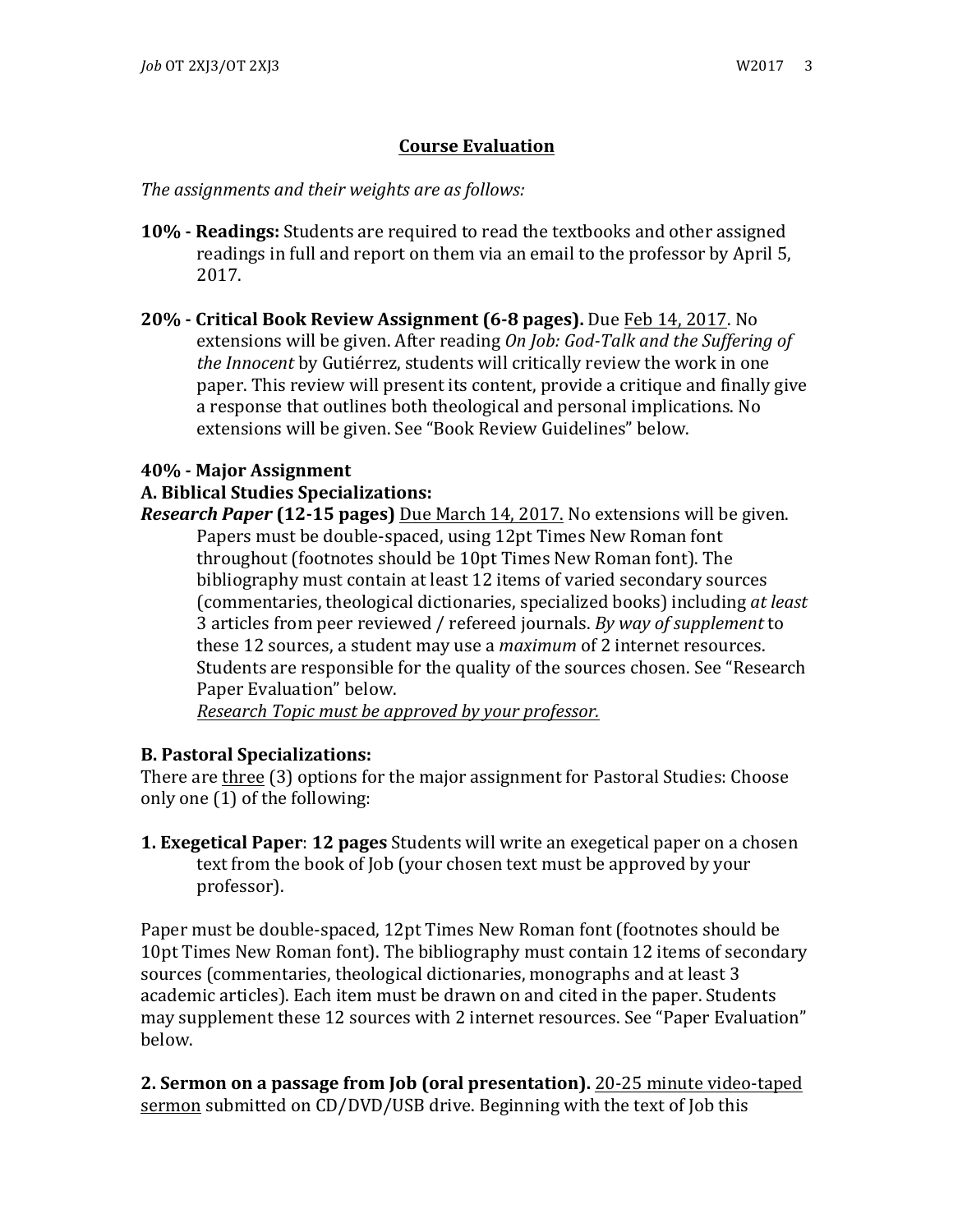sermon will expound a passage, applying it to the contemporary context. The sermon will be delivered orally but include a written paper with an outline. The paper may be a combination of sentence, bullets/point form, paragraphs (it need not be a complete essay of the words you preach). This paper should be grammatically correct and include appropriate citation of sources employed.

**3. Sermon on a passage from Job (written).** 10 pages double-spaced. Beginning with the text of Job this sermon will expound a passage, applying it to the contemporary context. The sermon will be an original written composition but written with an aim to oral delivery. The submitted text should include an outline. The sermon must be written as it would be spoken and must *not* be in point form etc. but be a full written manuscript. It is expected it will conform to MDC style guide and be grammatically correct and acknowledge its sources appropriately (using Endnotes—not footnotes).

#### **30% - Final Assignment (for both Specializations)**

**Thematic Paper on the book of Job (10-12 pgs).** Due April 4, 2017. No extensions will be given. Papers must be double-spaced, using 12pt Times New Roman font throughout (footnotes should be 10pt Times New Roman font). After reading the book of Job and Hartley's commentary students will write a paper that identifies at least **two** prominent themes that run through the entire book of Job and brings out the relevance of these themes for the contemporary Church. The paper will have two major sections: 1) The themes  $(65%)$ ; this will explain how these themes were identified, including exegetical analysis of relevant sections of Job in order to better understand and appreciate the themes and their development in the book; and  $2)$ Contemporary Relevance (35%). This section will highlight the potential impact of these themes on the contemporary Church. N.B. The themes covered in the paper must interact with the text of Job and the corresponding secondary literature. The bibliography must contain at least 8 items of varied secondary sources (commentaries, theological dictionaries, specialized books and articles). By way of *supplement* to these 8 sources, a student may use a *maximum* of 2 internet resources. The paper must avoid too informal language. See "Paper Evaluation" below.

#### **College Style for Submission of Written Work**

All stylistic considerations (including but not limited to questions of formatting, footnotes, and bibliographic references) must conform to the McMaster Divinity College Style Guidelines for Essays and Theses http://www.mcmasterdivinity.ca/sites/default/files/documents/mdcstyleguide.pdf

Failure to observe appropriate form will result in grade reductions.

All papers to be submitted in electronic format only (a pdf file)—no hardcopies! Email to pevans@mcmaster.ca. If you need a program for creating pdfs go to http://primopdf.com or http://www.pdf995.com for a free pdf maker. Include your last name in the file name of your attachment (e.g., evans.researchpaper.pdf). To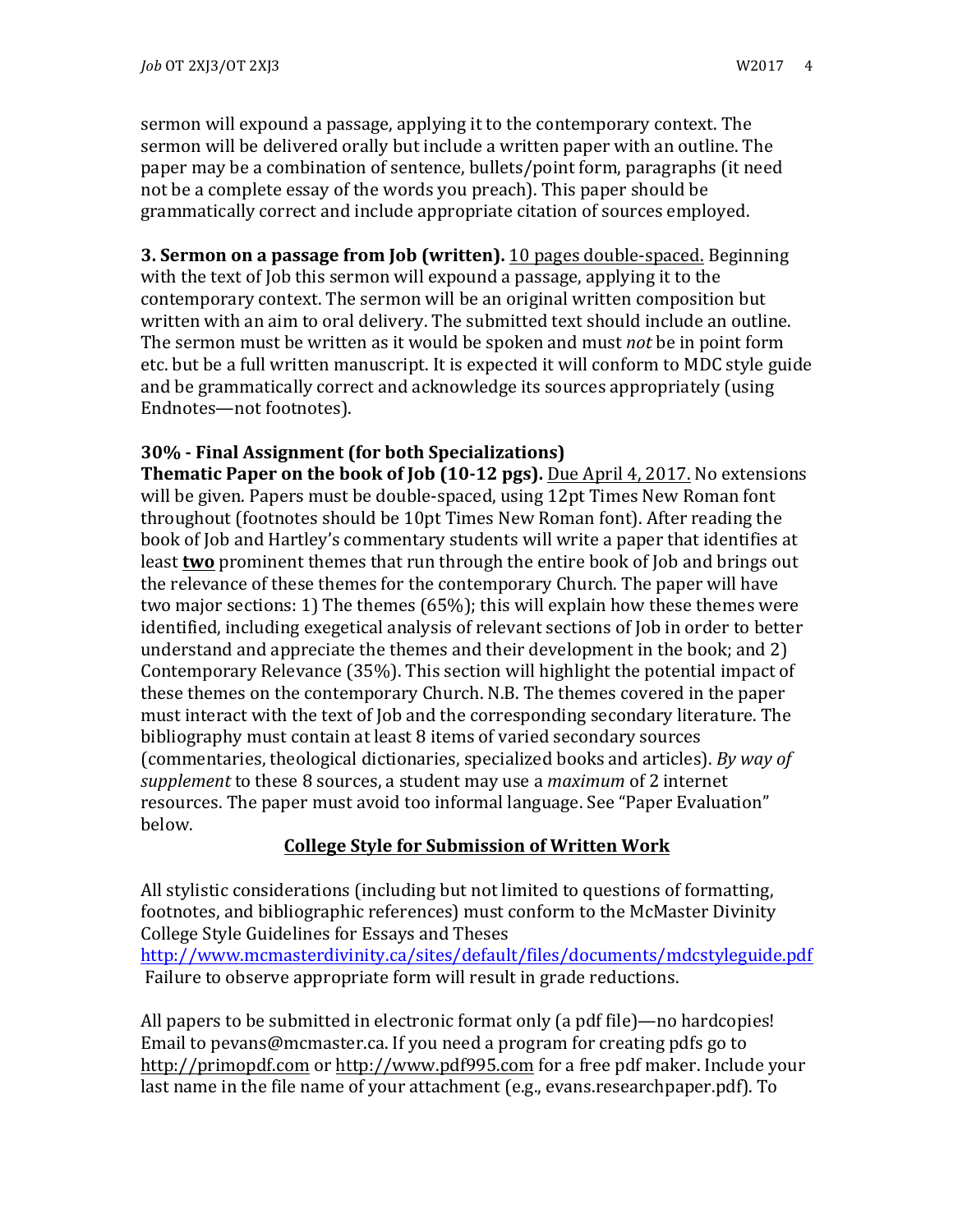avoid late marks papers must be received by  $11:59$ pm on the day which they are due.

## **Policy concerning late papers**

Extensions for papers will not be given except in very exceptional circumstances. (serious illness, family crises, etc.). Busy-ness, computer problems etc. are not legitimate reasons to grant extensions and in the interests of fairness any request for extensions will take into account the entire class. Late assignments will be docked at the rate of 2% per day for the first  $7$  days (including weekends) and  $4\%$ per day after that. All assignments must be received by April 5 in order to avoid a failing grade in the class. Late assignments receive no critical feedback.

## **Academic Honesty.**

Academic dishonesty is a serious offence that may take any number of forms, including plagiarism, the submission of work that is not one's own or for which previous credit has been obtained, and/or unauthorized collaboration with other students. Academic dishonesty can result in severe consequences, e.g., failure of the assignment, failure of the course, a notation on one's academic transcript, and/or suspension or expulsion from the College. Students are responsible for understanding what constitutes academic dishonesty. Please refer to the Divinity College Statement on Academic Honesty  $\sim$ 

http://www.mcmasterdivinity.ca/programs/rules-regulations

## **Gender Inclusive Language:**

McMaster Divinity College uses inclusive language for human beings in worship services, student written materials, and all of its publications. In reference to biblical texts, the integrity of the original expressions and the names of God should be respected. The NRSV and TNIV are examples of the use of inclusive language for human beings. It is expected that inclusive language will be used in chapel services and all MDC assignments.

## **Disclaimer**

This syllabus is the property of the instructor and is prepared with currently available information. The instructor reserves the right to make changes and revisions up to and including the first day of class.

## *Students are advised to retain this syllabus for their records.*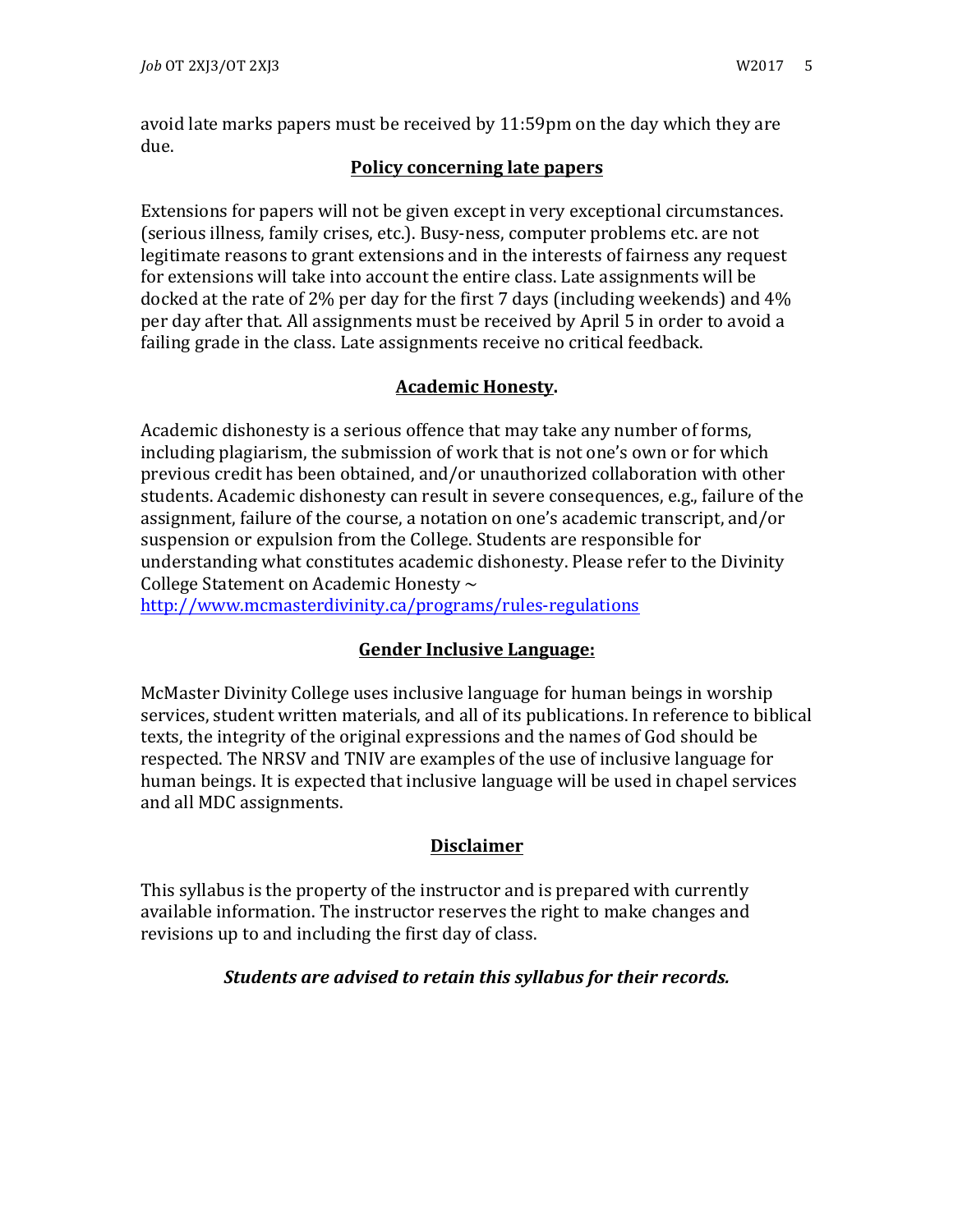#### **Research Paper Evaluation**

Name: Topic: The Communication of the Communication of the Communication of the Communication of the Communication of the Communication of the Communication of the Communication of the Communication of the Communication of

**I.** The next items are rated according to this scale:  $1 =$  inadequate;  $2 =$  adequate;  $3 = \text{good}$ ;  $4 = \text{very good}$ ;  $5 = \text{superior}$ .

| <b>Bibliographic consciousness</b>            |    | 12            | - 3                     |                | 5  |
|-----------------------------------------------|----|---------------|-------------------------|----------------|----|
| Range and Use of Sources                      |    | 2             | $3\quad 4$              |                | -5 |
| <b>Clarity in Defining Issues</b>             |    |               | $2 \quad 3$             | 4              | -5 |
| <b>Strength of Argument</b>                   | 1. | $\mathcal{P}$ | $3\quad 4$              |                | -5 |
| <b>Awareness of Exegetical Issues</b>         |    | 2             | $\overline{3}$          | 4              | -5 |
| Accuracy of Data and Assertions               |    | 2 3           |                         | 4              | -5 |
| <b>Analysis / Critical Thinking</b>           |    |               | 2 3                     | 4              | -5 |
| Introduction (Thesis Statement / Clear Issue) |    | $\mathcal{P}$ | -3                      | 4              | -5 |
| Development of Thesis (focus)                 |    |               | $2 \t3 \t4$             |                | -5 |
| Literary Style (awkward, wordy, repetitive)   |    | $\mathcal{P}$ | $\mathbf{3}$            | $\overline{4}$ | -5 |
| Organization/coherence of ideas               |    | $\mathcal{P}$ | -3                      | 4              | 5  |
| Grammar/Spelling                              |    | $\mathcal{P}$ | $\overline{\mathbf{3}}$ | 4              | -5 |
| Neatness/Presentation                         |    | 2             | $\mathcal{R}$           |                | 5  |
|                                               |    |               |                         |                |    |

§ Note: this is a simple evaluation tool to assist in paper assessment. The categories are not weighted equally, and thus are not added together or averaged to calculate your grade.

#### **II. The following need attention if so indicated**

- 
- □ Line spacing, Font size, Margins,
- Page numbers etc. need attention

 $\Box$  Cite primary resources correctly/

consistently (e.g., Gen 1:26; Genesis 1; etc)

III. Comments

- □ Use inclusive language □ □ The paper is too long/too short
- □ Write a unified essay □ □ Edit your paper more thoroughly
	- $\Box$  The paper needs balance
	- □ Follow MacDiv Style guide

□ Cite secondary resources correctly/ consistently